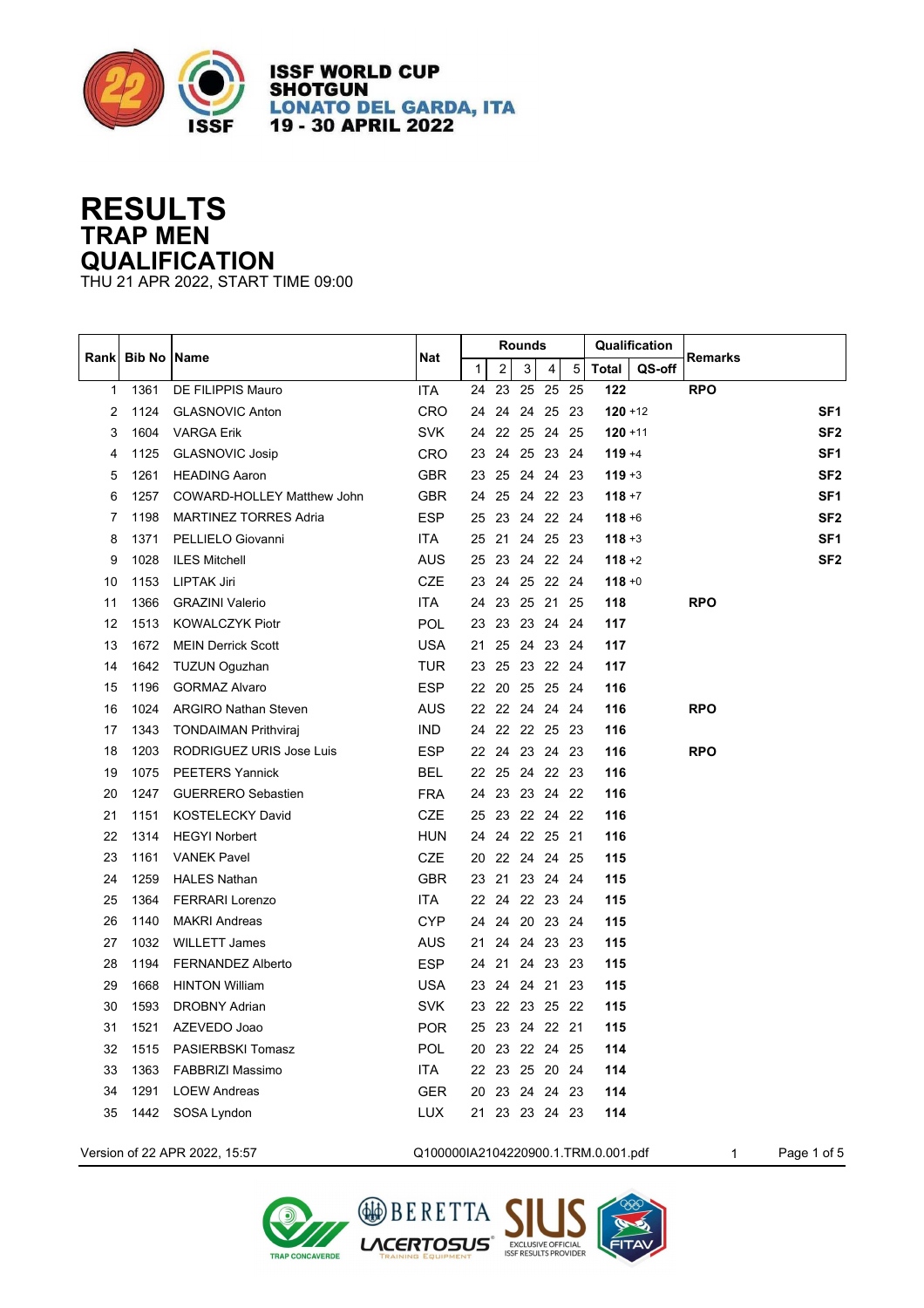| Rankl | <b>Bib No   Name</b> |                                     | <b>Rounds</b><br><b>Nat</b>         |              | Qualification  |   | Remarks     |     |       |        |            |             |
|-------|----------------------|-------------------------------------|-------------------------------------|--------------|----------------|---|-------------|-----|-------|--------|------------|-------------|
|       |                      |                                     |                                     | $\mathbf{1}$ | 2              | 3 | 4           | 5   | Total | QS-off |            |             |
| 36    | 1241                 | <b>BOURGUE Clement</b>              | <b>FRA</b>                          | 23           | 23             |   | 21 24       | -23 | 114   |        |            |             |
| 37    | 1270                 | <b>SCOTT Steven</b>                 | <b>GBR</b>                          |              | 22 24 23 22 23 |   |             |     | 114   |        | <b>RPO</b> |             |
| 38    | 1448                 | <b>BOUAIN Abdelmounaim</b>          | <b>MAR</b>                          |              | 22 21 25 25 21 |   |             |     | 114   |        |            |             |
| 39    | 1011                 | <b>BOUALI Salah Eddine</b>          | <b>ALG</b>                          | 24           |                |   | 24 25 21    | -20 | 114   |        |            |             |
| 40    | 1304                 | <b>DETSARIDIS Christos</b>          | <b>GRE</b>                          | 20           | 19             |   | 24 25 25    |     | 113   |        |            |             |
| 41    | 1158                 | <b>STEPAN Vladimir</b>              | <b>CZE</b>                          |              | 23 22 20 24 24 |   |             |     | 113   |        | <b>RPO</b> |             |
| 42    | 1333                 | CHENAI Kynan                        | <b>IND</b>                          |              | 22 23 21 23 24 |   |             |     | 113   |        |            |             |
| 43    | 1189                 | <b>ZAHER Ahmed</b>                  | EGY                                 |              | 23 21 24 21 24 |   |             |     | 113   |        |            |             |
| 44    | 1026                 | <b>GRICE Thomas Derek</b>           | AUS                                 |              | 24 21          |   | 21 24 23    |     | 113   |        |            |             |
| 45    | 1638                 | YANG Kun-Pi                         | <b>TPE</b>                          |              | 22 22 23 23 23 |   |             |     | 113   |        |            |             |
| 46    | 1132                 | <b>AKTERZI Nihat</b>                | <b>CYP</b>                          | 21           | 21             |   | 25 24 22    |     | 113   |        |            |             |
| 47    | 1391                 | AISALBAYEV Alisher                  | <b>KAZ</b>                          | 24           | 23             |   | 21 23 22    |     | 113   |        |            |             |
| 48    | 1127                 | RAVALICO Francesco                  | <b>CRO</b>                          |              | 20 23 24 21 24 |   |             |     | 112   |        | <b>RPO</b> |             |
| 49    | 1525                 | <b>FERREIRA Jose</b>                | <b>POR</b>                          |              | 22 24 23 19 24 |   |             |     | 112   |        | <b>RPO</b> |             |
| 50    | 1184                 | MEHELBA Abdel Aziz                  | EGY                                 | 24           |                |   | 20 21 24 23 |     | 112   |        |            |             |
| 51    | 1470                 | <b>BUGEJA Emmanuele</b>             | MLT                                 |              | 23 21          |   | 24 22 22    |     | 112   |        |            |             |
| 52    | 1245                 | <b>DESERT Antonin</b>               | <b>FRA</b>                          |              | 23 23 22 22 22 |   |             |     | 112   |        |            |             |
| 53    | 1294                 | <b>PIGORSCH Paul</b>                | <b>GER</b>                          | 21           |                |   | 24 23 23 21 |     | 112   |        |            |             |
| 54    | 1600                 | <b>PRAJ Filip</b>                   | <b>SVK</b>                          | 21           | 23             |   | 24 24 20    |     | 112   |        | <b>RPO</b> |             |
| 55    | 1418                 | <b>ALSHRIEDH Mohammed Mansour S</b> | <b>KSA</b>                          | 21           | 23             |   | 22 20 25    |     | 111   |        |            |             |
| 56    | 1472                 | <b>CHETCUTI Gianluca</b>            | <b>MLT</b>                          |              | 25 22 19 22 23 |   |             |     | 111   |        | <b>RPO</b> |             |
| 57    | 1583                 | <b>MICHAUX Michael</b>              | SUI                                 | 21           |                |   | 23 21 24 22 |     | 111   |        |            |             |
| 58    | 1450                 | <b>HAFFARI Driss</b>                | MAR                                 |              | 22 21          |   | 24 22 22    |     | 111   |        |            |             |
| 59    | 1289                 | JOHN Marius Josef Erik              | <b>GER</b>                          |              | 22 25 20 22 22 |   |             |     | 111   |        |            |             |
| 60    | 1148                 | <b>BORKOVEC Jan</b>                 | <b>CZE</b>                          |              | 22 23 23 21 22 |   |             |     | 111   |        | <b>RPO</b> |             |
| 61    | 1044                 | <b>SOLYOM Laszlo</b>                | AUT                                 | 20           | 24             |   | 21 25 21    |     | 111   |        |            |             |
| 62    | 1543                 | <b>CRISTEA Eugen-Alexandru</b>      | <b>ROU</b>                          |              | 22 23          |   | 21 24 21    |     | 111   |        |            |             |
| 63    | 1648                 | ALHAMMADI Ahmed                     | UAE                                 |              | 22 24 22 22 21 |   |             |     | 111   |        |            |             |
| 64    | 1611                 | DAHLBY Hakan                        | SWE                                 |              | 22 24 23 21 21 |   |             |     | 111   |        |            |             |
| 65    | 1393                 | CHIKULAYEV Artyom                   | <b>KAZ</b>                          |              | 23 23 23 21 21 |   |             |     | 111   |        |            |             |
| 66    | 1682                 | <b>MARTINEZ Leonel</b>              | <b>VEN</b>                          |              | 23 24 22 21 21 |   |             |     | 111   |        |            |             |
| 67    | 1340                 | RATHORE Manavaditya Singh           | IND                                 |              | 24 23 22 21 21 |   |             |     | 111   |        | <b>RPO</b> |             |
| 68    | 1027                 | <b>HENWOOD Craig</b>                | <b>AUS</b>                          |              | 21 23 23 24 20 |   |             |     | 111   |        | <b>RPO</b> |             |
| 69    | 1336                 | <b>KAPOOR Vivaan</b>                | IND                                 |              | 25 23 22 21 20 |   |             |     | 111   |        |            |             |
| 70    | 1286                 | <b>GOLDBRUNNER Michael</b>          | <b>GER</b>                          |              | 19 21 24 22 24 |   |             |     | 110   |        | <b>RPO</b> |             |
| 71    | 1602                 | <b>SLAMKA Michal</b>                | <b>SVK</b>                          |              | 17 24 23 23 23 |   |             |     | 110   |        |            |             |
| 72    | 1123                 | <b>GERMIN Marko</b>                 | CRO                                 |              | 23 22 21 21 23 |   |             |     | 110   |        | <b>RPO</b> |             |
| 73    | 1473                 | <b>CHETCUTI William</b>             | MLT                                 |              | 25 23 23 16 23 |   |             |     | 110   |        |            |             |
| 74    | 1230                 | PIRTTISALO Eemil                    | <b>FIN</b>                          |              | 22 22 23 21 22 |   |             |     | 110   |        | <b>RPO</b> |             |
| 75    | 1490                 | UL HAQ Zafar                        | <b>PAK</b>                          |              | 21 22 22 24 21 |   |             |     | 110   |        |            |             |
| 76    | 1636                 | CHUANG Han Lin                      | <b>TPE</b>                          |              | 20 24 21 24 21 |   |             |     | 110   |        |            |             |
| 77    | 1210                 | <b>KULL Andres</b>                  | <b>EST</b>                          |              | 23 24 19 23 21 |   |             |     | 110   |        |            |             |
| 78    | 1678                 |                                     | <b>USA</b>                          |              |                |   |             |     |       |        |            |             |
|       |                      | <b>WALLACE Casey</b>                |                                     |              | 22 24 22 22 20 |   |             |     | 110   |        |            |             |
| 79    | 1074                 | NOTEBAERT Onofre Paul               | BEL                                 |              | 23 23 23 21 20 |   |             |     | 110   |        |            |             |
| 80    | 1396                 | KHASSYANOV Victor                   | KAZ                                 |              | 23 23 24 20 20 |   |             |     | 110   |        |            |             |
| 81    | 1081                 | <b>FORTUNATO Artur</b>              | <b>BRA</b>                          |              | 25 21 23 22 19 |   |             |     | 110   |        |            |             |
| 82    | 1303                 | CHATZITSAKIROGLOU Ioannis           | <b>GRE</b>                          |              | 24 23 23 24 16 |   |             |     | 110   |        |            |             |
| 83    | 1527                 | SILVA Jose                          | <b>POR</b>                          |              | 23 20 21 21 24 |   |             |     | 109   |        |            |             |
| 84    | 1006                 | <b>ABID Fowad</b>                   | ALG                                 |              | 20 23 20 23 23 |   |             |     | 109   |        |            |             |
|       |                      | Version of 22 APR 2022, 15:57       | Q100000IA2104220900.1.TRM.0.001.pdf |              |                |   |             |     |       |        | 1          | Page 2 of 5 |



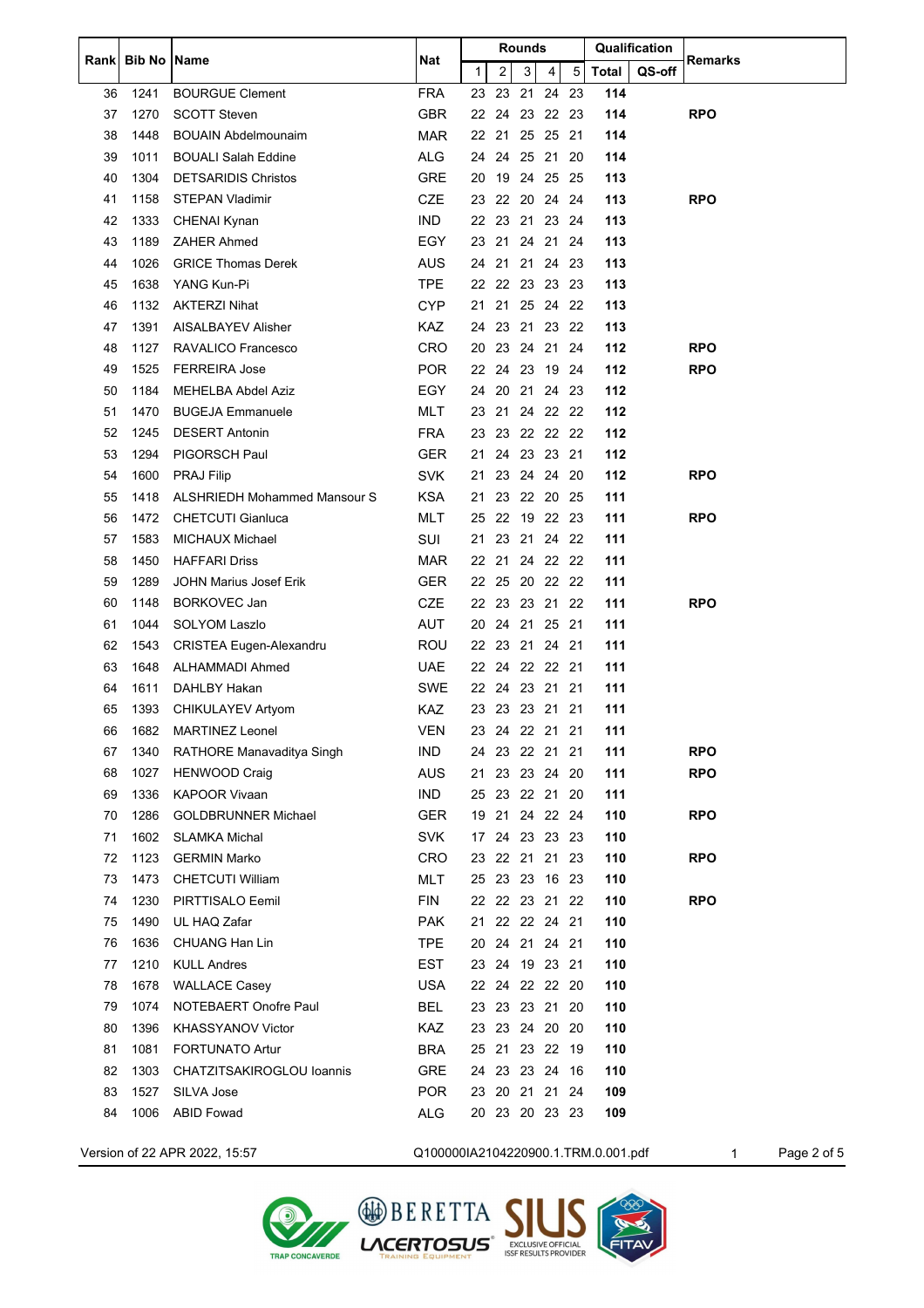|     | Rank Bib No Name |                                          | <b>Nat</b> | Rounds |                |       |             |     | Qualification                       |        | <b>Remarks</b> |             |
|-----|------------------|------------------------------------------|------------|--------|----------------|-------|-------------|-----|-------------------------------------|--------|----------------|-------------|
|     |                  |                                          |            | 1      | 2              | 3     | 4           | 5   | <b>Total</b>                        | QS-off |                |             |
| 85  | 1384             | ALTRABEISHI Ahmad Zuhier Abdulraheem JOR |            | 22     | 22             |       | 20 22       | -23 | 109                                 |        |                |             |
| 86  | 1447             | AL HRRAS Zouhair                         | MAR        |        | 22 23 21 21 22 |       |             |     | 109                                 |        |                |             |
| 87  | 1103             | <b>KIRILOV Marin</b>                     | <b>BUL</b> |        | 22 23 23 19 22 |       |             |     | 109                                 |        |                |             |
| 88  | 1082             | LUSTOZA Leonardo                         | <b>BRA</b> | 24     |                |       | 23 21 21 20 |     | 109                                 |        |                |             |
| 89  | 1666             | <b>HALDEMAN Derek</b>                    | <b>USA</b> | 23     | 23             |       | 22 22 19    |     | 109                                 |        | <b>RPO</b>     |             |
| 90  | 1465             | AQUILINA Jason John                      | <b>MLT</b> |        | 22 22 20 20 24 |       |             |     | 108                                 |        |                |             |
| 91  | 1122             | <b>CERNOGORAZ Giovanni</b>               | <b>CRO</b> | 19     |                |       | 21 22 23 23 |     | 108                                 |        |                |             |
| 92  | 1412             | <b>ALDAJANI Faisal Saud</b>              | <b>KSA</b> | 20     | 23             |       | 20 22 23    |     | 108                                 |        |                |             |
| 93  | 1055             | HUSEYINLI Ali                            | <b>AZE</b> | 23     | 21             |       | 20 22 22    |     | 108                                 |        |                |             |
| 94  | 1350             | O SULLIVAN lan                           | <b>IRL</b> |        | 22 22 21 21 22 |       |             |     | 108                                 |        |                |             |
| 95  | 1582             | DOS SANTOS CUNHA Nuno                    | SUI        | 20     |                |       | 23 24 19 22 |     | 108                                 |        |                |             |
| 96  | 1555             | <b>MACEK Bostjan</b>                     | SLO        | 22     |                |       | 22 23 19 22 |     | 108                                 |        |                |             |
|     | 1453             | <b>MOUQTADIR Redouane</b>                | MAR        | 21     |                | 24 21 | 21 21       |     | 108                                 |        | <b>RPO</b>     |             |
| 97  |                  |                                          |            |        | 23 22 22 20 21 |       |             |     |                                     |        | <b>RPO</b>     |             |
| 98  | 1232             | TAKALA Jukka                             | <b>FIN</b> |        |                |       |             |     | 108                                 |        |                |             |
| 99  | 1226             | LAAKSO Jukka                             | <b>FIN</b> | 23     |                |       | 23 21 21    | -20 | 108                                 |        |                |             |
| 100 | 1514             | <b>MROZEK Daniel Krzysztof</b>           | <b>POL</b> | 24     | 23             |       | 22 19 20    |     | 108                                 |        |                |             |
| 101 | 1080             | <b>DARUICH Hussein</b>                   | <b>BRA</b> | 21     | 23             |       | 22 23       | -19 | 108                                 |        |                |             |
| 102 | 1227             | MAEKELAE Juho Johannes                   | <b>FIN</b> | 22     |                |       | 18 23 19 25 |     | 107                                 |        |                |             |
| 103 | 1178             | <b>AHNEISH Mustafa</b>                   | <b>EGY</b> | 23     | 20             |       | 22 19 23    |     | 107                                 |        |                |             |
| 104 | 1186             | <b>SABBOUR Hussein Ahmed Hussein</b>     | EGY.       | 19     |                |       | 23 21 24 20 |     | 107                                 |        | <b>RPO</b>     |             |
| 105 | 1524             | DA SILVA TEIXEIRA Filipe Andre           | <b>POR</b> | 19     |                |       | 22 23 23 20 |     | 107                                 |        | <b>RPO</b>     |             |
| 106 | 1607             | <b>BENKOVSKY Marcel</b>                  | <b>SVK</b> | 20     | 21             |       | 23 23 20    |     | 107                                 |        | <b>RPO</b>     |             |
| 107 | 1139             | <b>KYRIAKOU Nikolas</b>                  | <b>CYP</b> | 24     | 23             |       | 19 21       | -20 | 107                                 |        |                |             |
| 108 | 1522             | <b>BRUNO FARIA Jose Manuel</b>           | <b>POR</b> | 23     | 21             | 24 21 |             | -18 | 107                                 |        |                |             |
| 109 | 1558             | <b>LEPEN Matjaz</b>                      | <b>SLO</b> | 23     | 20             |       | 17 22 24    |     | 106                                 |        | <b>RPO</b>     |             |
| 110 | 1231             | SIMOLA Ari                               | <b>FIN</b> | 20     | 21             |       | 20 22 23    |     | 106                                 |        |                |             |
| 111 | 1443             | <b>THILTGEN Yves</b>                     | <b>LUX</b> | 22     | 19             |       | 22 21 22    |     | 106                                 |        |                |             |
| 112 | 1459             | OROZCO DIAZ Jorge Martin                 | <b>MEX</b> | 20     |                |       | 23 20 21 22 |     | 106                                 |        |                |             |
| 113 | 1569             | <b>BARETTA Victor</b>                    | <b>SRB</b> | 25     |                |       | 20 24 16 21 |     | 106                                 |        |                |             |
| 114 | 1517             | YAZYKOV Wolodymyr                        | <b>POL</b> |        | 22 21          |       | 22 23       | -18 | 106                                 |        | <b>RPO</b>     |             |
| 115 | 1272             | <b>WIXEY Michael</b>                     | GBR        |        | 23 20 22 23 18 |       |             |     | 106                                 |        | <b>RPO</b>     |             |
| 116 | 1586             | <b>ZULJI Salen</b>                       | <b>SUI</b> |        | 19 21 21 22 22 |       |             |     | 105                                 |        |                |             |
| 117 | 1001             | <b>KUMI Arian</b>                        | ALB        |        | 20 20 23 20 22 |       |             |     | 105                                 |        |                |             |
| 118 | 1562             | <b>MANCINI Manuel</b>                    | <b>SMR</b> |        | 22 21 21 19 22 |       |             |     | 105                                 |        |                |             |
| 119 | 1500             | <b>CARAG Carlos</b>                      | PHI        |        | 22 20 19 23 21 |       |             |     | 105                                 |        |                |             |
| 120 | 1561             | <b>BERTI Gian Marco</b>                  | <b>SMR</b> |        | 20 21 21 22 21 |       |             |     | 105                                 |        |                |             |
| 121 | 1020             | PALACIO Jose Maria                       | <b>ARG</b> |        | 20 23          |       | 23 18 21    |     | 105                                 |        |                |             |
| 122 | 1202             | <b>MURCIA Manuel</b>                     | ESP        |        | 22 23 19 21 20 |       |             |     | 105                                 |        | <b>RPO</b>     |             |
| 123 | 1478             | <b>STANISIC Ivo</b>                      | <b>MNE</b> |        | 20 22 22 22 19 |       |             |     | 105                                 |        |                |             |
| 124 | 1063             | <b>RUSTAMZADE Ramil</b>                  | <b>AZE</b> | 21     |                |       | 23 22 20 19 |     | 105                                 |        | <b>RPO</b>     |             |
| 125 | 1553             | <b>BLAZINSEK Tomaz</b>                   | <b>SLO</b> |        | 18 21 22 21 22 |       |             |     | 104                                 |        | <b>RPO</b>     |             |
| 126 | 1072             | <b>MARTIN Christophe</b>                 | BEL        |        | 17 21          |       | 24 20 22    |     | 104                                 |        |                |             |
| 127 | 1564             | <b>RIGONI Simone</b>                     | <b>SMR</b> |        | 23 21          |       | 19 19 22    |     | 104                                 |        |                |             |
| 128 | 1483             | LILLERUD Ruben                           | <b>NOR</b> |        | 22 20 22 19 21 |       |             |     | 104                                 |        |                |             |
| 129 | 1629             | <b>SRESTHAPORN Savate</b>                | THA        |        | 16 20 23 21 23 |       |             |     | 103                                 |        |                |             |
| 130 | 1556             | SFILIGOJ Zan                             | <b>SLO</b> |        | 20 20 22 18 23 |       |             |     | 103                                 |        |                |             |
| 131 | 1285             | <b>EIDEKORN Steve</b>                    | <b>GER</b> | 17     |                |       | 23 21 21 21 |     | 103                                 |        | <b>RPO</b>     |             |
| 132 | 1049             | AGHAZADA Mirmomin                        | AZE        |        | 19 23 21 20 20 |       |             |     | 103                                 |        |                |             |
| 133 | 1183             | <b>KAMAR Ahmed</b>                       | EGY        |        | 19 20 21 19 23 |       |             |     | 102                                 |        | <b>RPO</b>     |             |
|     |                  |                                          |            |        |                |       |             |     |                                     |        |                |             |
|     |                  | Version of 22 APR 2022, 15:57            |            |        |                |       |             |     | Q100000IA2104220900.1.TRM.0.001.pdf |        | 1              | Page 3 of 5 |

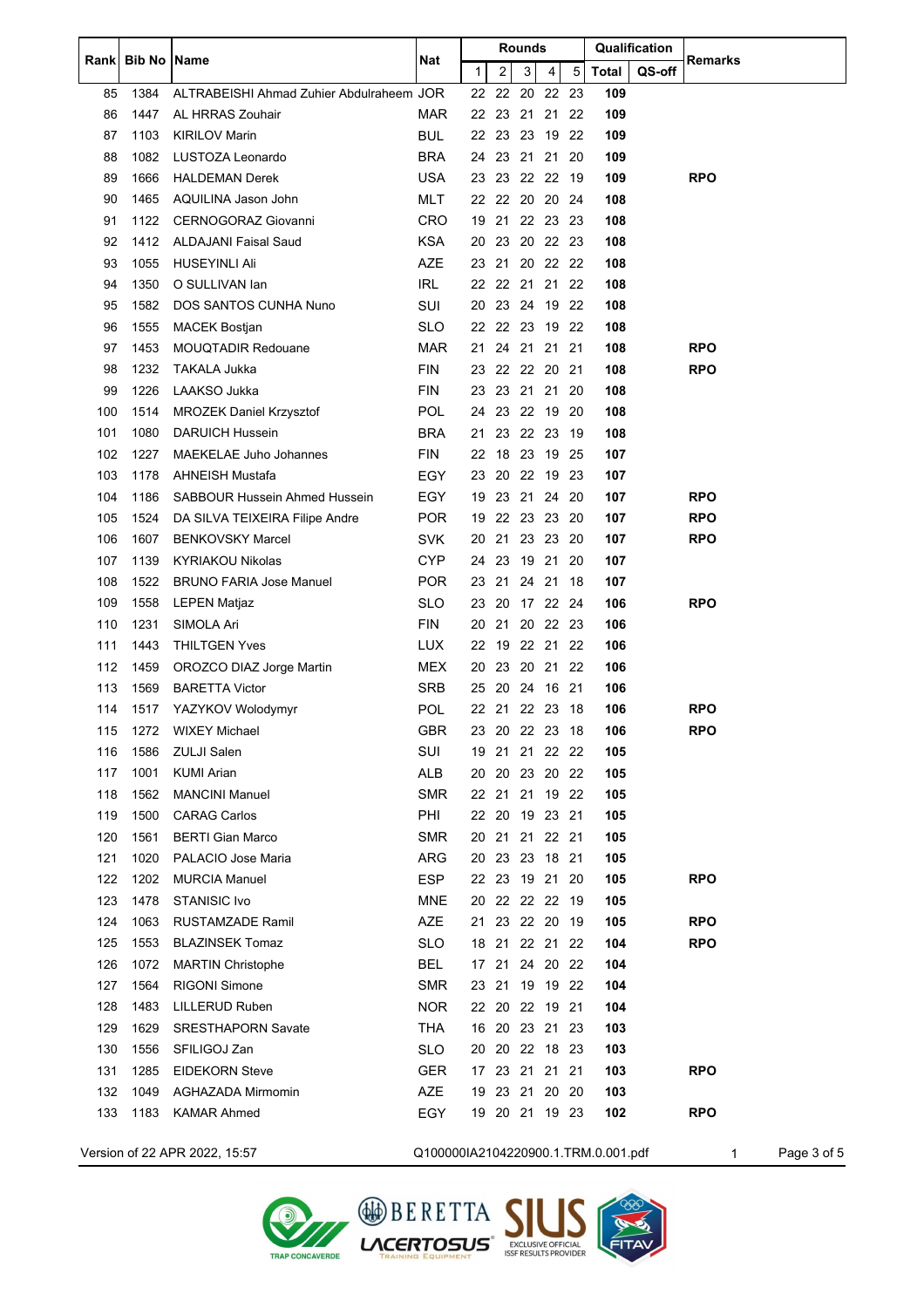|       | <b>Bib No</b> | <b>Name</b>                       | Nat        |              |       |    | Rounds   |                |      |       | Qualification | Remarks        |
|-------|---------------|-----------------------------------|------------|--------------|-------|----|----------|----------------|------|-------|---------------|----------------|
| Rankl |               |                                   |            | $\mathbf{1}$ |       | 2  | 3        | 4              | 5    | Total | QS-off        |                |
| 134   | 1216          | <b>KABLE Glenn</b>                | <b>FIJ</b> | 20           |       | 20 | 22       | 18             | 22   | 102   |               |                |
| 135   | 1012          | <b>CHAABANE Billel</b>            | <b>ALG</b> | 20           |       | 21 | 19       | 21             | 21   | 102   |               |                |
| 136   | 1484          | <b>UNNELAND Espen</b>             | <b>NOR</b> | 21           |       | 20 | 20       | 20             | 21   | 102   |               |                |
| 137   | 1416          | AL SAUD Saud Bin Sultan           | <b>KSA</b> | 20           |       | 18 | 23       | -21            | 20   | 102   |               | <b>RPO</b>     |
| 138   | 1646          | <b>ALBANNAE Meshal</b>            | <b>UAE</b> | 23           |       | 20 |          | 23 16 20       |      | 102   |               |                |
| 139   | 1557          | <b>VATOVEC Denis</b>              | <b>SLO</b> | 23           |       | 21 |          | 20 19 19       |      | 102   |               |                |
| 140   | 1073          | <b>MOZZANICA Giovanni</b>         | <b>BEL</b> | 18           |       | 18 | 21       | 21             | 23   | 101   |               | <b>RPO</b>     |
| 141   | 1045          | <b>KEIMELMAYR Christian</b>       | AUT        | 22 23        |       |    | 15       | 19             | 22   | 101   |               | <b>RPO</b>     |
| 142   | 1435          | DAAKOUR Ahmad                     | LBN        | 22           |       | 19 |          | 19 20 21       |      | 101   |               |                |
| 143   | 1348          | MC LOUGHLIN Dan                   | <b>IRL</b> | 19           |       | 20 |          | 18 24 20       |      | 101   |               |                |
| 144   | 1076          | TILMANT Jean-Marc Alain M         | <b>BEL</b> | 19           |       | 21 |          | 22 19          | -20  | 101   |               | <b>RPO</b>     |
| 145   | 1627          | PHACHONYUT Yodchai                | <b>THA</b> | 17           |       | 23 |          | 20 22 19       |      | 101   |               |                |
| 146   | 1501          | DIONISIO Jethro                   | PHI        | 21           |       |    | 19 21 21 |                | - 19 | 101   |               | <b>RPO</b>     |
| 147   | 1647          | <b>ALERYANI Waleed</b>            | <b>UAE</b> | 21           |       | 21 | 20 20    |                | 19   | 101   |               |                |
| 148   | 1449          | EL KAOUKABI Jalal                 | <b>MAR</b> | 22           |       | 19 |          | 22 22 16       |      | 101   |               | <b>RPO</b>     |
| 149   | 1042          | <b>ROSENAUER Jens</b>             | AUT        | 20           |       | 21 |          | 18 20 21       |      | 100   |               |                |
| 150   | 1504          | <b>TOPACIO Hagen Alexander</b>    | PHI        | 20           |       |    | 23 20    | 15 20          |      | 98    |               |                |
| 151   | 1118          | CARO HURTADO Esteban              | COL        | 21           |       | 16 | 18       | 19             | -23  | 97    |               |                |
| 152   | 1392          | <b>BEDAREV Maksim</b>             | <b>KAZ</b> | 16           |       | 21 | 21       | 18             | 21   | 97    |               | <b>RPO</b>     |
| 153   | 1143          | <b>TRANGOLAS Stavros</b>          | <b>CYP</b> | 20           |       | 19 |          | 19 18 21       |      | 97    |               | <b>RPO</b>     |
| 154   | 1060          | <b>MEHDIZADE Sabir</b>            | AZE        | 17           |       | 19 | 22       | 19             | 20   | 97    |               |                |
| 155   | 1002          | LEPURI Vladi                      | <b>ALB</b> | 18           |       |    | 22 20    | -20            | 17   | 97    |               |                |
| 156   | 1571          | <b>TANASIC Dalibor</b>            | <b>SRB</b> | 20           |       | 19 | 20       | 18             | 19   | 96    |               |                |
| 157   | 1576          | JAYASEKERA Beverly Gavin          | SRI        | 20           |       | 18 | 18       | 19             | -20  | 95    |               |                |
| 158   | 1499          | <b>ANG Eric</b>                   | PHI        | 19           |       | 18 | 21       | 17             | -20  | 95    |               |                |
| 159   | 1471          | <b>CARABOTT Nicky</b>             | MLT        | 19           |       | 22 | 15       | -20            | -19  | 95    |               | <b>RPO</b>     |
| 160   | 1135          | <b>FETTAS Antonis</b>             | <b>CYP</b> | 16           |       | 18 | 19 24    |                | 18   | 95    |               | <b>RPO</b>     |
| 161   | 1437          | <b>MEZHER Zeid</b>                | LBN        | 18           |       | 18 | 21 21    |                | 17   | 95    |               |                |
| 162   | 1414          | ALMUTAIRI Fahad Makin A           | <b>KSA</b> | 22           |       | 19 | 16 21    |                | 17   | 95    |               |                |
| 163   | 1383          | AL-MADI Fuad Nizar Fuad           | <b>JOR</b> | 18 20        |       |    |          | 18 16 20       |      | 92    |               |                |
| 164   | 1041          | MITTERMAYR Michael                | AUT        |              |       |    |          | 15 19 20 19 19 |      | 92    |               | <b>RPO</b>     |
| 165   | 1386          | NAGHAWAY Ibrahim                  | JOR        |              |       |    |          |                |      | 91    |               |                |
| 166   | 1043          | <b>SCHERHAUFER Andreas</b>        | AUT        | 20           |       | 21 | 15       | - 16           | -19  | 91    |               |                |
| 167   | 1316          | <b>MOLDOVAN Marcell</b>           | <b>HUN</b> |              |       |    |          | 14 19 18 19 20 |      | 90    |               |                |
| 168   | 1632          | THONGPLEAW Kampee                 | <b>THA</b> |              | 18 20 |    |          | 18 17 17       |      | 90    |               |                |
| 169   | 1313          | <b>BELCSIK Zsolt</b>              | HUN        |              |       |    |          | 17 17 16 20 19 |      | 89    |               |                |
| 170   | 1620          | CHANDARAGGA Piyapat               | <b>THA</b> | 16           |       | 18 | 20 18    |                | - 15 | 87    |               | <b>RPO</b>     |
| 171   | 1584          | MOOS Max                          | SUI        |              |       |    |          | 17 18 17 15 18 |      | 85    |               | <b>RPO</b>     |
| 172   | 1349          | O NEILL Jonathan Michael          | <b>IRL</b> | 14           |       |    |          |                | 16   | 85    |               |                |
| 173   | 1094          | GHULOOM Ismaeel                   | <b>BRN</b> | 16           |       | 13 |          | 17 17 17       |      | 80    |               |                |
| 174   | 1575          | <b>DIAS Rishan</b>                | SRI        | 14           |       |    |          | 14 10 14 18    |      | 70    |               |                |
| 175   | 1014          | <b>TAGHI Mourad</b>               | <b>ALG</b> | 15           | 13    |    |          | $0$ 15 15      |      | 58    |               | <b>RPO</b>     |
| 176   | 1008          | ALI BENALI Mokhtar                | <b>ALG</b> |              | 19 16 |    |          |                |      | 35    |               | <b>DNF RPO</b> |
|       | 1324          | <b>JOKO SANTOSO Anas Muhsinun</b> | INA        |              |       |    |          |                |      |       |               | <b>DNS</b>     |
|       | 1325          | NASRUDDIN Nasruddin               | INA        |              |       |    |          |                |      |       |               | <b>DNS</b>     |
|       | 1430          | <b>SULTAN Mustafa</b>             | LBA        |              |       |    |          |                |      |       |               | <b>DNS</b>     |

Version of 22 APR 2022, 15:57 Q100000IA2104220900.1.TRM.0.001.pdf

Page 4 of 5